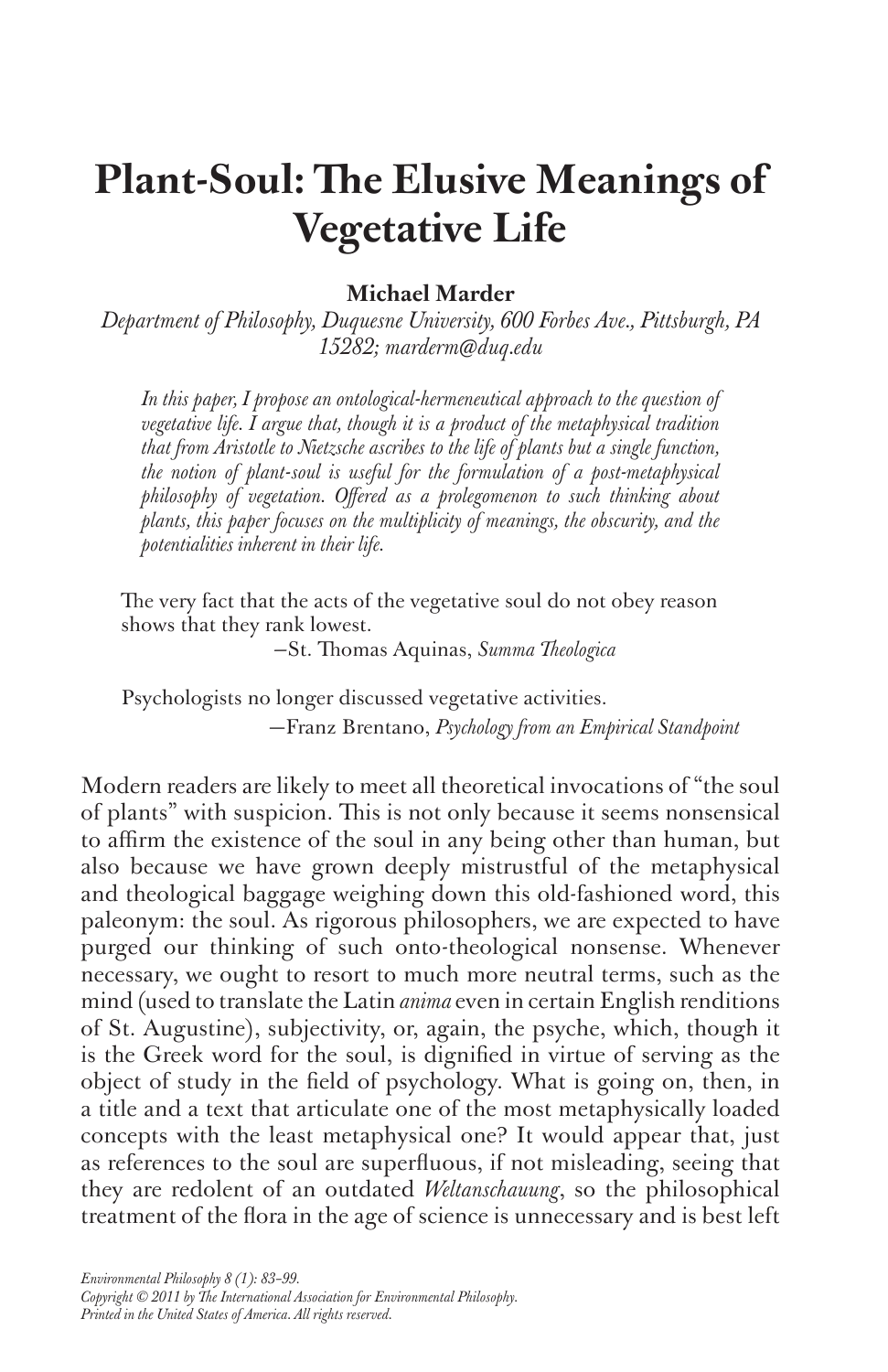to the practitioners of the specialized discipline of botany. And, indeed, both verdicts have a common root in the reductively rationalized approach to reality culminating in what Max Weber has called the "disenchantment of the world," where the unquestioned priority of science goes hand in hand with a de-legitimization of everything that is empirically unverifiable. The soul and plants, the most ethereal and the most earthly entities, are, thus, united by their exclusion from the purview of respectable philosophical discourses in late modernity.

Contemporary philosophy disengages itself from these two entities and, thanks to this disengagement, sets them free. In the space of freedom and abandonment, left to their own devices, each transforms the other: the plant confirms the "truth" of the soul as something nonideal, embodied, mortal, and this-worldly, while the soul corroborates the vivacity of the plant in excess of the reductively conceptual grasp. What is in question, then, in any retrieval of the notion of plant-soul is the very meaning of life handed over to extreme objectification and treated as though it were a plastic image of death. At the present historical conjuncture, when the wholesale transformation of all forms of vegetation into the sources of food and fuel (at any rate, into something to be burned as calories and as combustibles) proceeds at an everaccelerated pace, it is exceptionally urgent to interpret the meanings of vegetative life—its precariousness, violability, and at the same time, its astonishing tenacity, its capacity for survival—while steering clear of its objective and definitive determination. Only upon completing the proposed hermeneutical exercise will we be able to gauge the ethical implications of our treatment and mistreatment of plants, as much as the reverberations of vegetative life in the beings called "human."

## **The Obscurity of Vegetative Life: On Barely Perceptible Motion**

In various ways, ancient Greek thinkers associated life with motion. But are not plants defined, exactly, by their incapacity to move, by their rootedness in the earth that renders them sedentary? The initial intimation that the *tendency toward immobility*, as Bergson expresses it, does not exhaust the mode of being of plants is to be found in the etymology of "vegetation," which leads us back to the Middle Latin *vegetabilis*, meaning "growing" or "flourishing," the verbs *vegetare* ("to animate" or "to enliven") and *vegere* ("to be alive," "to be active"), as well as the adjective *vegetus,* denoting the qualities of vigorousness and activity. The word "vegetable" deserves a patently Hegelian admiration for the speculative nature of language that invests the same semantic unit with two opposed, if not mutually exclusive, senses. While the predominant usage of the verb "to vegetate" is negative, linked as it is to the passivity or inactivity of animals or human beings behaving as though they were sedentary plants, its subterranean history relates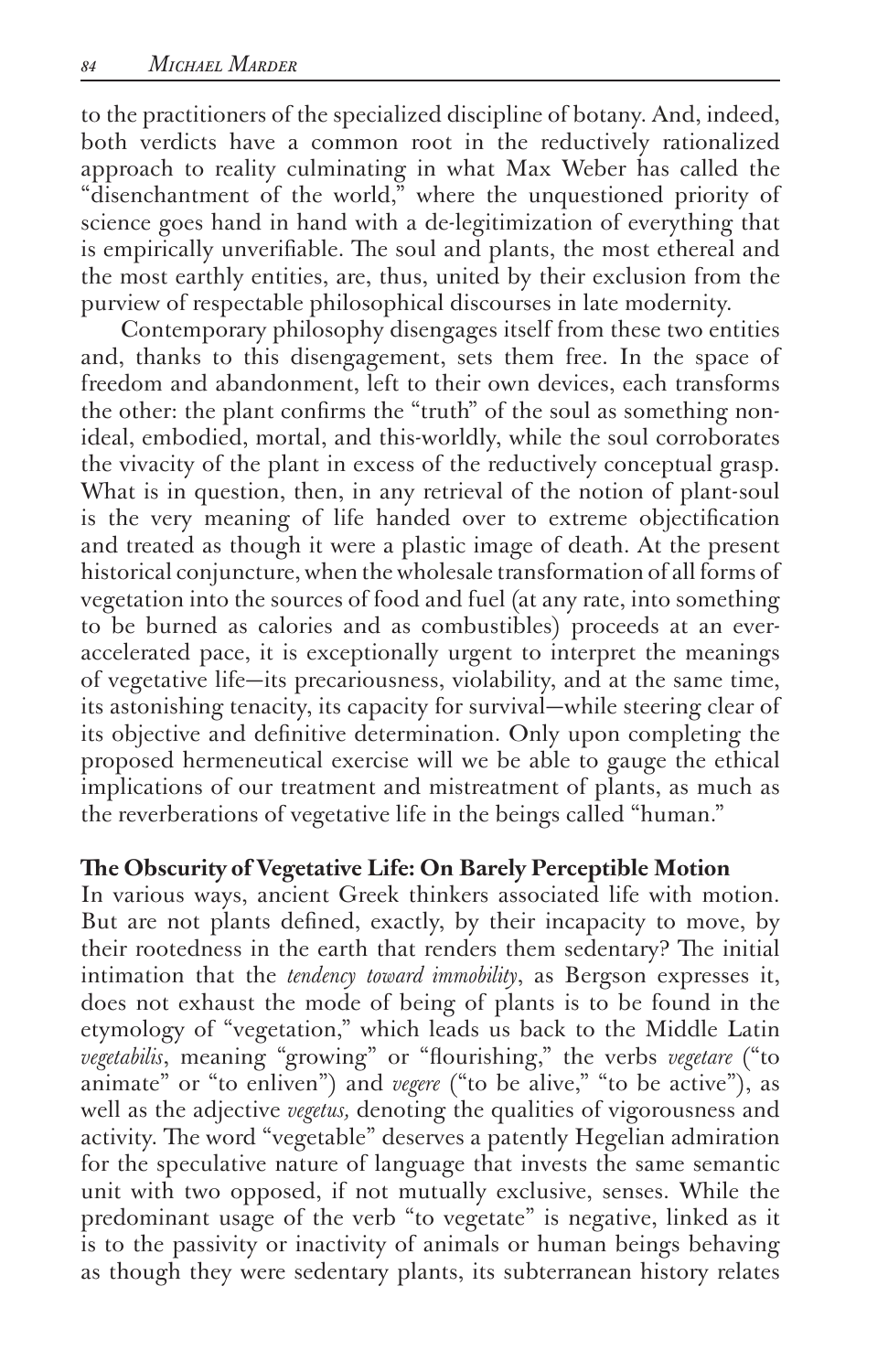it to the exact opposite of this privileged meaning—the fullness and exuberance of life, vigor, and activity. Vegetative activity encrypts itself in its modes of appearance by always presenting itself in the guise of passivity, which is to say, by never presenting itself as such.

At the conceptual level, despite its apparent immobility, the plant exhibits three out of four types of movement enumerated by Aristotle in *De Anima*, in that it can move by changing its state, growing, and decaying, though not by changing its position. Aristotle immediately adds that "if then the soul moves, it must have one, or more than one, of all of these kinds of movement" (406a, 14–17), thereby preparing the theoretical space for the existence of a vegetative soul. It is only astounding that plants are capable of motion if one identifies movement with nothing but change of positions in space, a presupposition analogous to the modern reduction of Aristotle's fourfold theory of causality to efficient causes alone. That the plant "moves" in ways appropriate to its being, and that it is ensouled, harboring a psyche fit for its mode of existence, is one and the same insight. Still alive in Fichte, who refers to the soul of plants as "the first principle of movement in nature" (1970, 503), albeit a principle of movement that is entirely passive, driven from the outside, this idea has become completely opaque to the twentiethcentury consciousness, out of touch with the ontology of vegetative existence. Such, then, is the first meaning of plant life: a certain manner and rhythm of movement we customarily disregard, since it is too subtle to be registered in an everyday setting by our cognitive and perceptual apparatuses.

Among several definitions of the soul Aristotle provides in *De Anima*, one of the most concise is that the soul is "the principle of animal life," *arkhē ton zōon* (402a, 8). It is the *arkhē* of animal life in the sense of acting as its *first* manifestation and as an *authority* that organizes and commands its further development, guiding it, in the words of Plotinus, "without effort or noise" toward its ownmost flourishing.<sup>1</sup> But doesn't this definition, consistent with the Aristotelian *entelechy*, deny the possibility of plant-soul by decisively locating the psyche in the sphere of animality? In its aftermath, the price for the continuing insistence on something like a vegetative soul is the blurring of the distinction between the categories of plants and animals, a subsumption of both under the heading of "animal life." Or, is it the case that the plant has already wreaked havoc and anarchy in the metaphysical hierarchy by usurping an *arkhē* that does not rightfully belong to it but is proper to the animal? Aristotle, too, transgresses conceptual differentiations when he characterizes both plants and animals as "living things." But, where the qualitative distinction is absent, a quantitative one

<sup>1.</sup> On the double sense of *arkhē*, see Derrida (1998).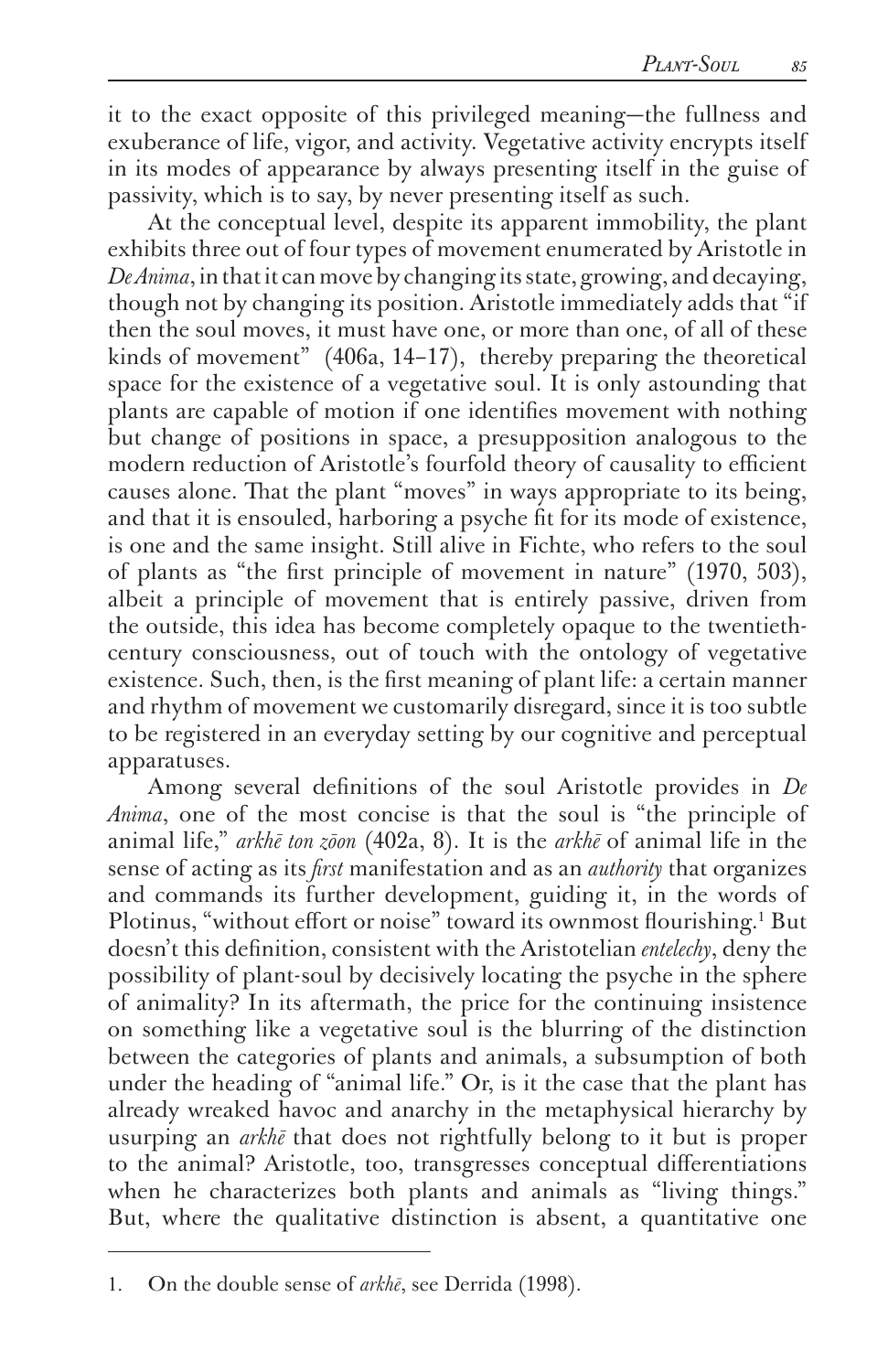takes effect, so that plants are said to have a weaker purchase on life than animals. We will be justified in holding one of the most obvious solutions to the philosophical-taxonomical problem of the principle of vitality responsible for the devaluation of vegetative life and the transformation of the plants themselves into raw materials for animal and human consumption, a "standing reserve"—in Heideggerian vernacular—on which we unreflectingly draw in order to satisfy our needs. With the view to restoring the orderliness of metaphysics, the life of plants becomes a matter of degree: as living things, they are presumed to share more with inanimate things than with other living beings. The first manifestation of life, antecedent to its formalized "principle," is, simultaneously, the most reified. Assuming that the plant is an animal, it is a deficient, impassive, and insensitive one, unable to change its position: "plants seem to live," writes Aristotle, "without sharing [*metekhonta*] in locomotion or in perception" (410b, 23–24). But even this denigration contains an unexpected promise for the non-metaphysical ontology of plants. Denied the status of the first principle, vegetative life is not interpreted as the underived and, hence, fictitious pure origin of vitality, but, on the contrary, as whatever remains after the subtraction of the potentialities unique to the other genera of the soul. It is life in its bareness, inferred from the fact that it persists in the absence of the signature features of animal vivacity, and it is a source of meaning, which is similarly bare, non-anthropocentric, and yet ontologically vibrant.

The privative description of the life of plants that are even poorer in the world (i.e., more purely passive) than Heidegger's animals, is, surely, a reaction of metaphysical thought to the vegetative excess and exuberance that escape capture and taming by philosophical conceptuality. Psychoanalytically speaking, the resourcelessness of a thought confronted with vegetation is here projected onto the very object that castrates metaphysics, spiriting the desired conceptual clarity away from it. Pseudo-Aristotle (most likely, Nicolaus of Damascus) will intensify, in *De Plantis*, the language of privation, daring to attribute to plants a lifeless soul: "But the plant does not belong to the class which has no soul, because there is some part of the soul [*meros psukhēs*] in it, but the plant is not a living creature [*zōon*], because there is no feeling in it" (316a, 37–40). The author of *De Plantis* has carried the reduction of life to its logical extreme, where shreds of the non-animal and inanimate soul remain in the plant. It is no longer a living thing but "an incomplete thing," *ateles pragma* (316b, 6), which awaits completion in its being productively destroyed, utilized for higher human ends of nourishment, energy generation, and sheltering. To be a plant, in the scheme of *De Plantis*, is to be ontologically defective due to the position of vegetative beings close to the bottom of the teleological ladder,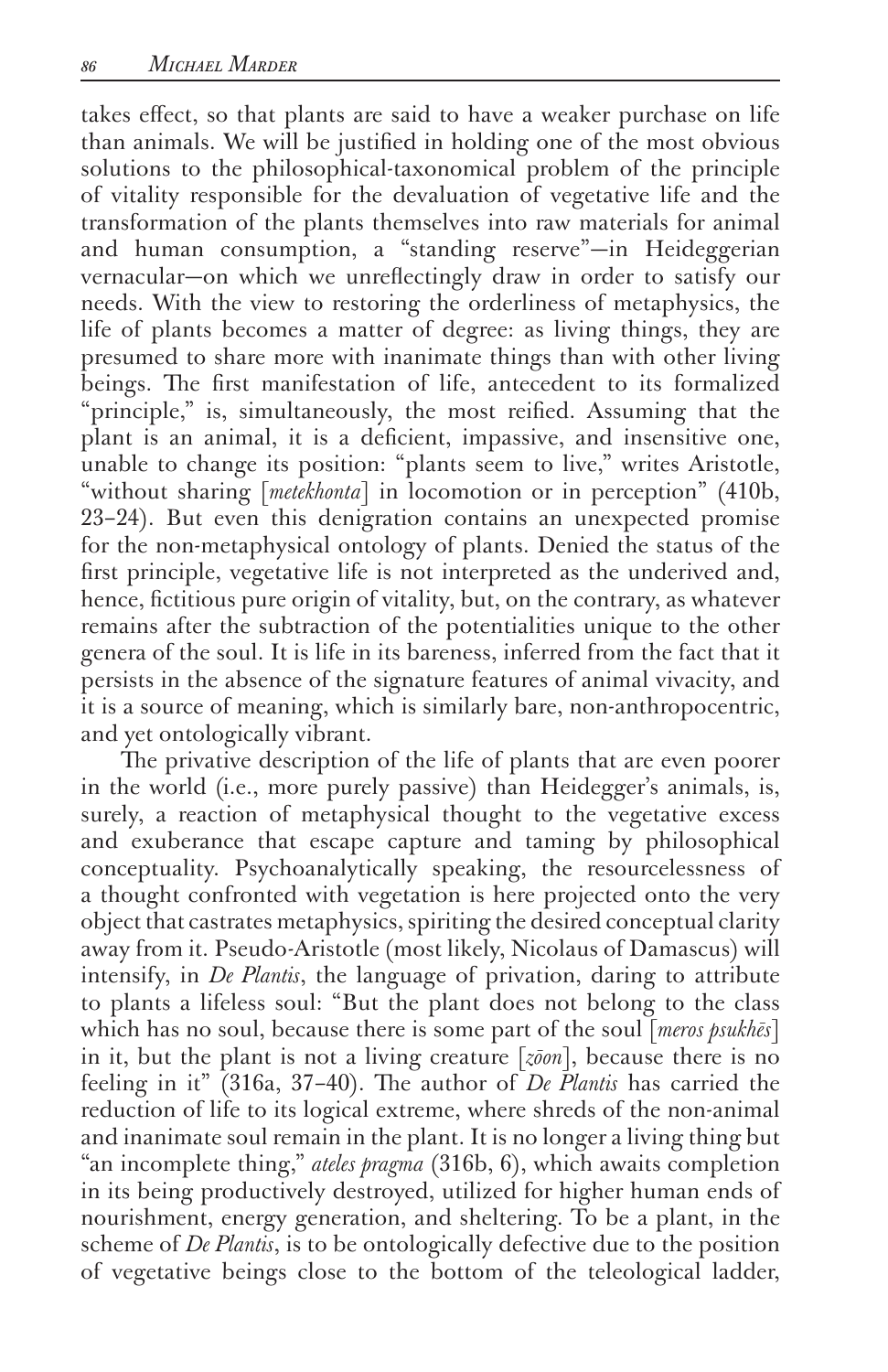but also due to the fact that they do not fully correspond to the main metaphysical categories, such as the thing or the animal. What has been translated into English as the "incompletion" of the plant is, likewise, its purposelessness, listlessness, the lack of goal or *telos,* attributable to its non-correspondence to the relevant parts of the metaphysical paradigm. Both semantic inflections of incompletion, explaining the purported defectiveness of plants, should be examined, especially since they stand at the epicenter of the systematic devaluation of vegetative life in Western thought.

### **Obscurity Intensified: The "Weakness" of Vegetative Life**

Vegetative growth knows neither an inherent end, nor a limit, nor a sense of measure and moderation; in a word, it is monstrous. The life of the plant is a pure proliferation bereft of a sense of closure, a selfreplication in another plant (or a part of plant: the difference between the individual unit and a part does not apply here) it will engender. We will have an occasion to revisit this notion of vegetative life as an increase of life when considering it through the double lens of Aristotle's "capacities" of the vegetative soul and Nietzsche's will to power. For now, another permutation of limitless plant growth in nineteenthcentury German philosophy is particularly relevant, namely Hegel's critique of bad infinity as a series that does not come to completion in a totality. Implicit in the second part of the *Encyclopaedia* dealing with on the philosophy of nature is the conclusion that the linearity of vegetative growth and the plant's constitutive failure to return to itself prevent it from having anything like a soul. Self-relation and self-reference form "a circle within the soul which holds itself aloof from its inorganic nature. But, as the plant is not such a self, it lacks the inwardness which would be free" (Hegel 2004, 308). The incompletion of the line tending to (bad) infinity without closing unto itself in the circularity of a return dooms the plant to strive toward exteriority without establishing any sort of inwardness, a quality Hegel associates with the psyche. The contrast between the ancient idea of the soul as an active principle of life and the modern view that necessarily ascribes to it a free space of interiority could not be any starker. And yet, despite this major difference, from Aristotle to Hegel, the deficiency of linear growth in comparison with the completion of a circle (celebrated by the ancient Greek thinker both with regard to the highest perfection of thought thinking itself and in reference to a lower capacity for self-feeling proper to the animal soul) has been confirmed, negatively impacting the value of vegetative life.

Plant growth is also seen as purposeless because the vegetative soul does not attain to any higher capacities other than those of endless nourishment and propagation. This means that, having been exempted from the logic of means and ends, it may be completed only from the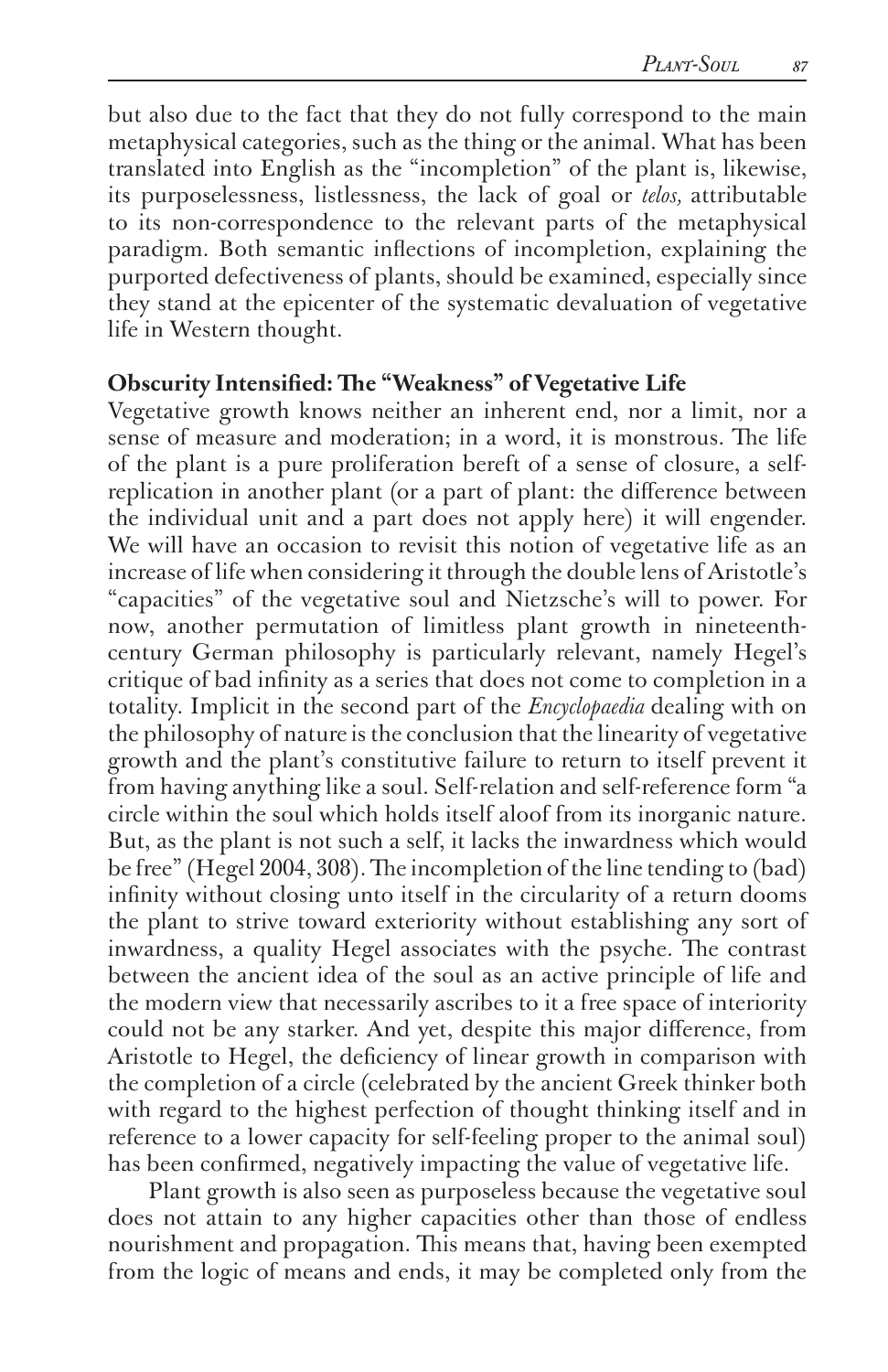external standpoint of those who will impose *their* ends onto these essentially goal-less living things. The ensuing instrumental approach to plants synthesizes in itself the rationale for deforestation and the defense of forests as "the lungs of the planet," seeing that both arguments fail to take into account vegetative life *as* life, aside from the external ends it might be called to serve. Aristotle himself would have objected to such an unabashedly instrumentalizing treatment of any ensouled being. For him, the soul is the first principle as well as the final cause, which is to say that "[i]n living creatures the soul supplies such a purpose [*telos*], and this is in accordance with nature, for all natural bodies are instruments of the soul [*psukhès organa*]; and just as is the case with the bodies of animals, so with those of plants. This shows that they exist for the sake of the soul" (415b, 16–21). The body of a plant exists for the sake of its soul (therefore, for itself), not for *our* sake. As an instrument or an organ, it is that in which the soul sets itself to work (*ergon*), accomplishing, with more or less excellence (*arētè*), the activities for which it is fit in this case, the acts of generation, growth, and nutrition. Were one to invoke a hierarchical gradation of ends in the Aristotelian teleology and to suggest that the final purpose of plants is not exactly "final," since they are situated near the bottom of the teleological hierarchy, such an argument would still not justify the dialectical destruction, or, literally, the consumption and consummation of the lower ends in the transition to the higher. But if one forgets, as Hegel does, about the existence of the vegetative soul, thereby reducing the plant to sheer materiality, to the case in point of spiritless and "self-less" nature, one will rationalize the destruction of its body for the sake of Spirit, which is as yet separate from this uninspired corporeality: "The silent essence of self-less Nature in its fruits . . . offers itself to life that has a selflike nature. In its usefulness as food and drink it reaches the highest perfection; for in this it is the possibility of a higher existence and comes into contact with spiritual reality" (Hegel 1979, 436–37). The life of Spirit permeates the body of the nourishing plant and elevates it on the condition that it jettison its material independence from the subject of desire and undergo a kind of productive destruction in the process of consumption. The notion of a vegetative soul becomes dialectically plausible solely when the plants, exemplifying the rest of organic and inorganic nature, have been fully appropriated by Spirit, have shed the last vestiges of their immediate existence and become ennobled as a result of this spiritual instrumentalization. Still—to return to Aristotle no *teloi*, high or low, would have been accomplished had the vegetative soul not set itself to work in the body of plants and, to a significant extent, in our bodies *before* any other "spiritual" interventions. It is questionable, for instance, whether the sensory and cognitive capacities of the psyche that, in human beings, have been superadded to their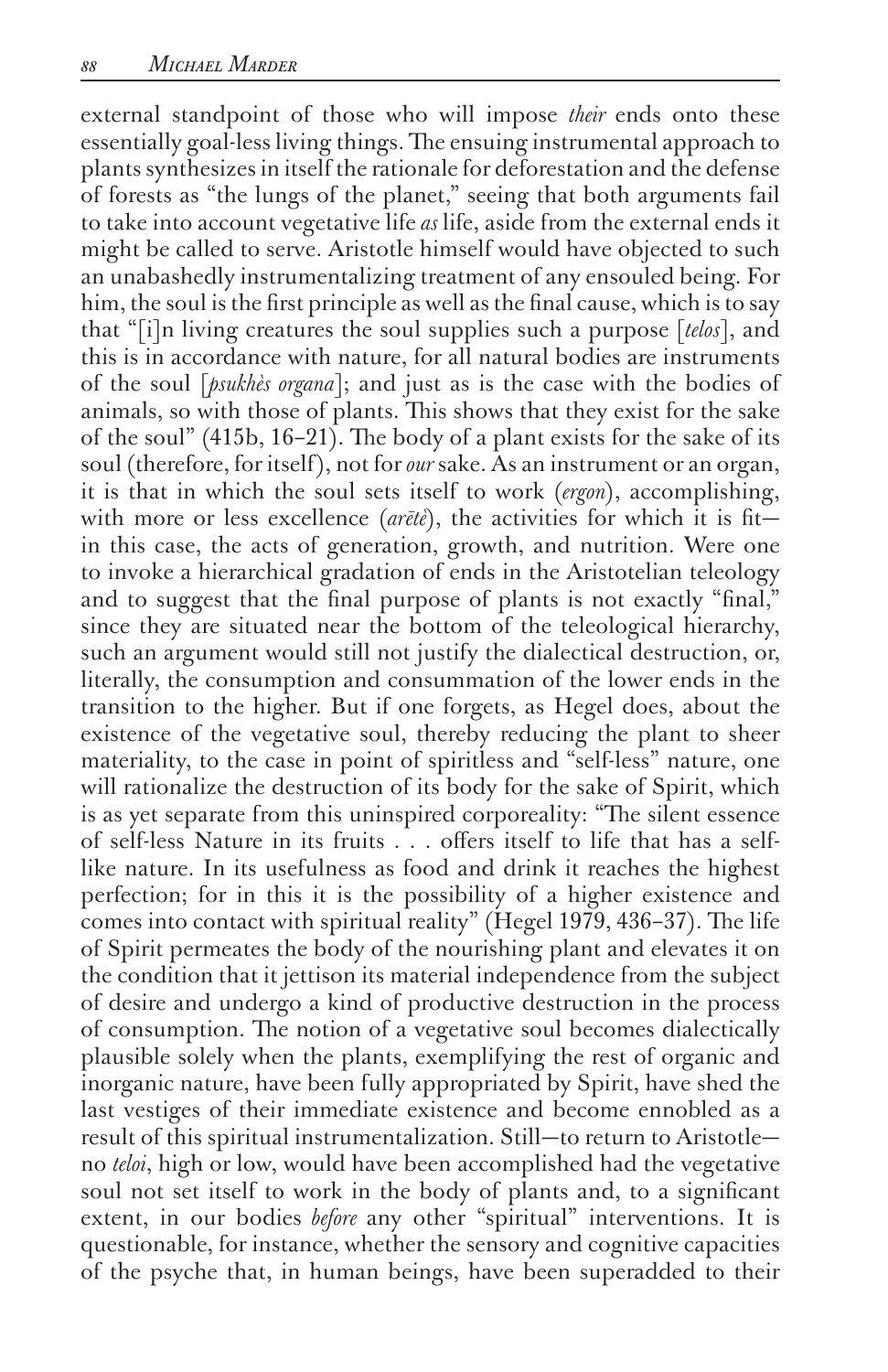vegetal counterpart, are anything but an outgrowth, an excrescence, or a variation of the latter. And, assuming that the "higher" part of the soul is based upon or, better yet, emanates from the "lower," what does it inherit from its progenitor? How, that is, does a human being derive its identity from its most mundane and inconspicuous other, namely, the plant?

The crude solution to the problem of vegetative life, interpreted as qualitatively weak and as verging on inanimate existence, forces this life into retreat, puts it on the run, and so increases the distance between philosophy and the plant. In the context of Aristotelian philosophy, the occult nature of plant life hinges on the relatively imperceptible types of movement—change of state, growth, and decay—it exhibits. St. Thomas Aquinas has Aristotle's typology in mind when he writes in *Summa Theologica* that "[l]ife in plants is hidden [*vita in plantis est occulta*], since they lack sense and local motion, by which the animate and the inanimate are chiefly discerned" (1952, 362, *Q.LXIX, A2*). Those features that vegetation shares with inanimate things, namely, the lack of sense and locomotion, obfuscate its life processes, camouflaging vitality behind the façade of death. Soul-less, yet living, the plant seems to muddle conceptual distinctions and to defy all established indexes for discerning different classes of beings in keeping with the metaphysical logic of the "either/or." Priori to St. Thomas, the author of *De Plantis* similarly oscillated between the sheer denial that plants were living beings and an affirmation of the essential obscurity of their life. Animal life transpires in the open, presents itself as it is, shines forth as a phenomenon (*phanera*), and appears to be plain and obvious (*prodelos*). Vegetative life, conversely, is inaccessible, encrypted (*kekrummene*), and unapparent (*emphanes*) (815a, 10–13). Its movements are so subtle that it is easy to mistake a dormant tree in the winter for dead wood, the archetype of inert matter. To raise the question of vegetative life phenomenologically, by chasing it out of its concealment and shedding light onto it, is already to violate it; to get in touch with the existence of plants, one must acquire a taste for the concealed and the withdrawn, including the various meanings of this existence that are equally elusive and inexhaustible. The fugal, fugitive mode of being characteristic of vegetative life replicates the activity of *phusis* itself, which, according to the famous Heraclitus fragment 123, "loves to hide," *kryptesthai philei*. The cryptic life of plants stands for a metonymy of the self-veiling nature, for *phusis*, which, in its Greek derivation from the root *phuo-* and the verb *phuein* ("to generate" or "to grow out"), alludes to the world of vegetation (Merleau-Ponty 2003, 3).

The parallel between nature as a whole and the plant is a promising beginning for the philosophy of vegetative life. On Heidegger's reading, the emergence of nature, or nature *as* emergence, as a surge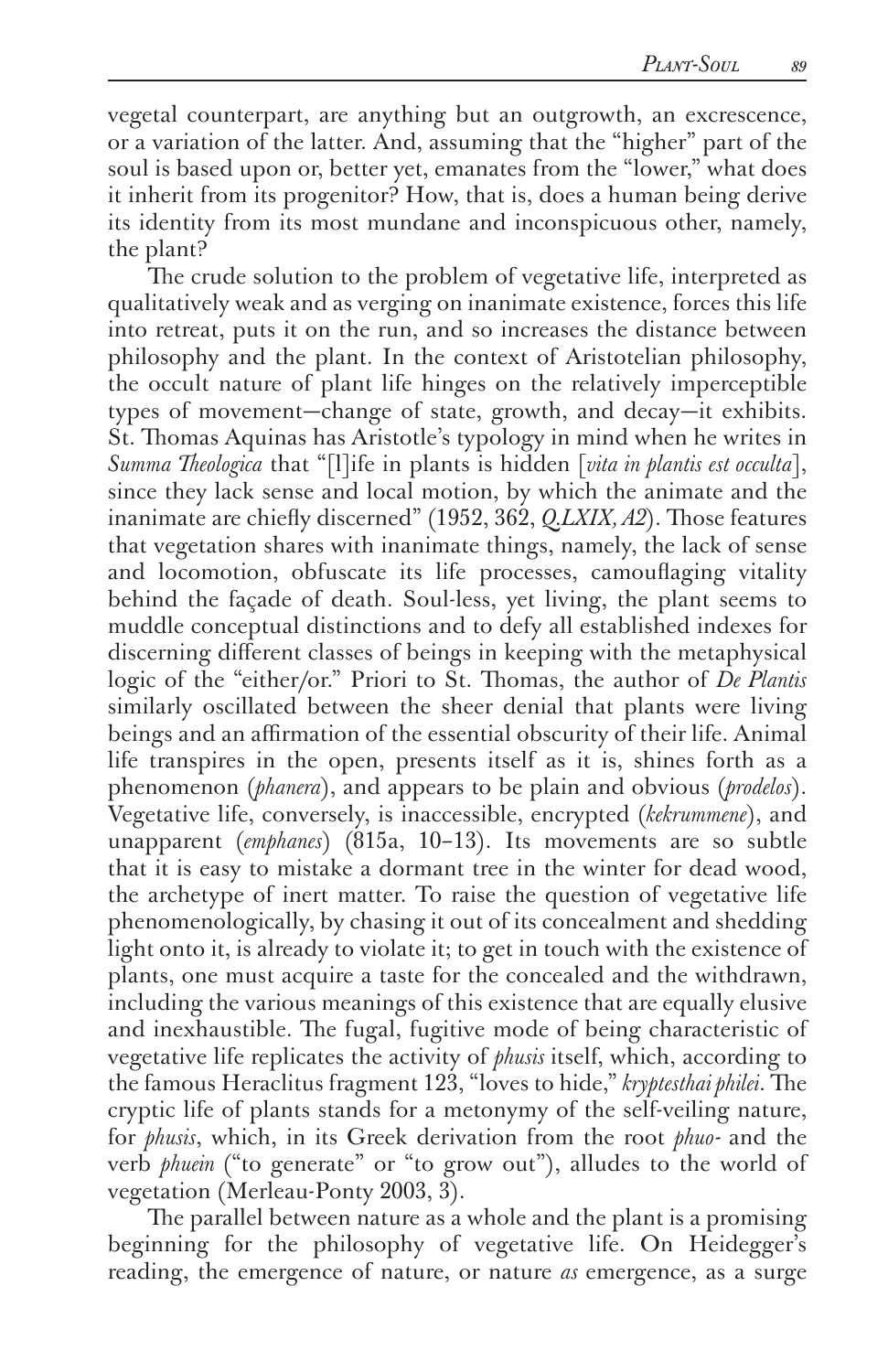into Being, is, at the same time, its retreat, a giving withdrawal and an inexhaustible generosity.2 *Phusis,* with its pendular movement of dis-closure, revelation and concealment, is yet another—though not fully ontologized—name for Being, which is and is not identical with everything that is *in* Being and the meaning of which is lost in every attempt to name it. Life and the soul, analogously, first emerge in the plant only to retreat from it following its reification, the inflation of its thingly dimension, and the forgetting of its ontological uniqueness. But, while Heidegger positivizes the negative movement of Being's withdrawal, casting it in terms of the indispensable underside of truth as un-concealment (*a-letheia*), the ancient observations concerning the encryption of life in the plant give rise to its mystifying fetishization.

Let us note that fetishism is a dangerous, albeit not unavoidable, supplement to the ontological approach to vegetative life. For the fetishist mentality, although plants bear resemblance to mere things, they engender a mysterious excess over other inanimate entities, the excess that, exceptional and miraculous within a reified order, is treated as worthy of veneration. The early religious cults of fertility represent, of course, the most unsublimated version of venerating something in the thing that makes it alive and that does not quite fit into the fully substantialized, rigid, and concrete panorama of reality. Wrapped in the covers of myth, vegetative life is rendered all the more numinous and obscure, so that its meanings are completely withdrawn, made unapparent and indiscernible. Whereas the complete phenomenalization of life leaves nothing to interpretation, because everything has been placed in the open, its fetishistic noumenalization, likewise, forbids interpretation, insofar as it completely blocks the emergence of meaning. As vegetative existence testifies, life—ontophenomenologically conceived—is the process of coming to light that is not entirely victorious over obscurity.

In remarking that "to establish its [the plant life's] existence requires considerable research," pseudo-Aristotle appeals to what might be called a "hermeneutics of vegetative life" as a way of tearing it out of its concealment without determining its meaning once and for all. If it is to be effective, such a hermeneutics must, on the one hand, precipitate a critique of philosophy that has forced the life of plants into retreat, exacerbating the ownmost tendency of vegetal vitality and, on the other, sustain a fragile balance between the extremes of fetishistic obscurantism, denying the very possibility of meaning, and a scientificphenomenological elucidation of that which is withdrawn. Abstract as

<sup>2.</sup> Compare with Heidegger (1993). On Heidegger's reading of the Aristotelian equation of *phusis* with Being, see Heidegger (1998) as well as Baracchi (2006).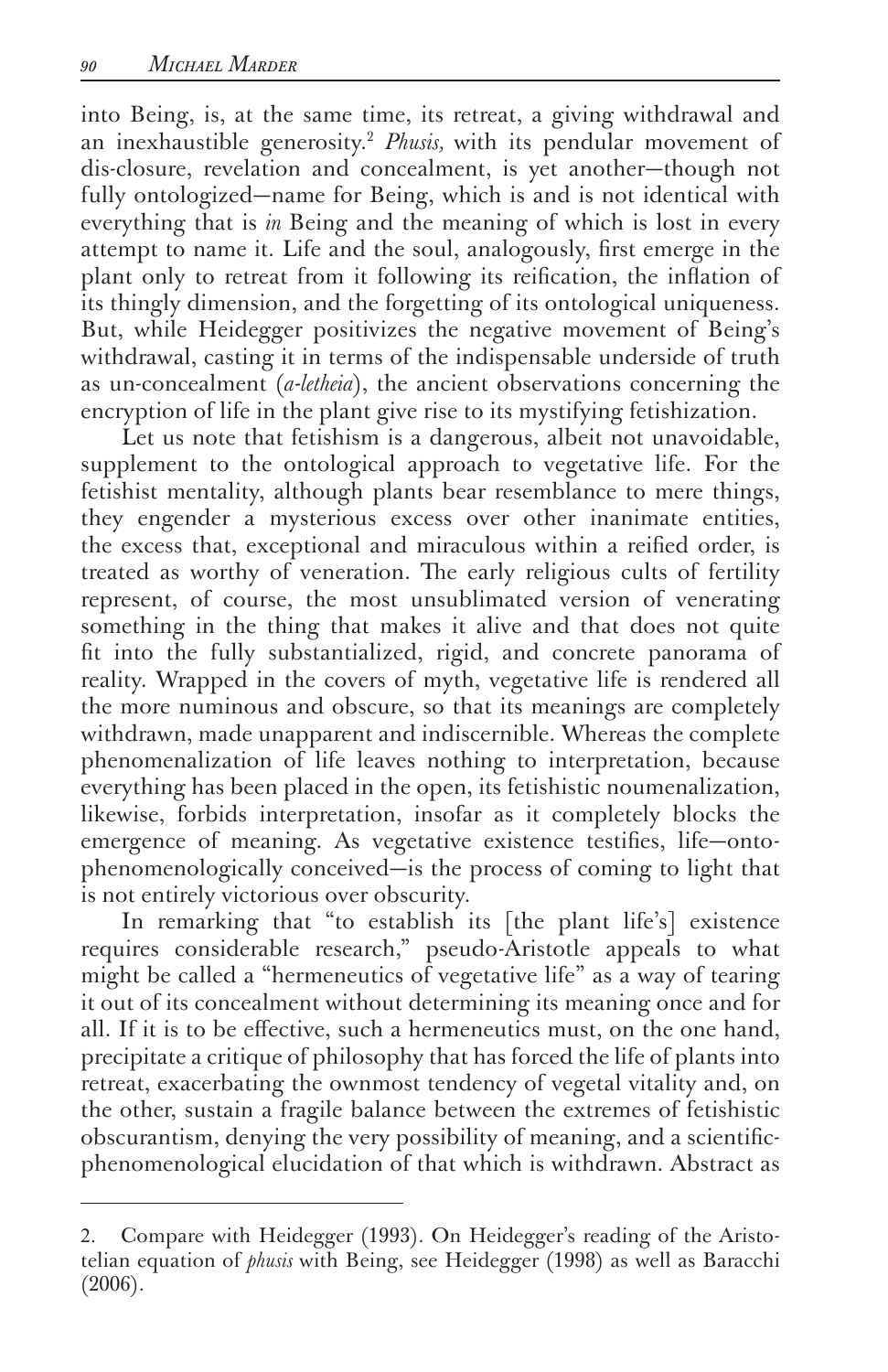it might seem, the philosophical denegation of vegetative life, ignorant of its vivacity, has had real and palpable effects on the human approach to the natural environment, so that the woods are treated as nothing more than wood, a mass of lumber "produced" in the gigantic factory of planetary proportions. Indeed, the conflation of the woods and wood is not accidental; it presupposes the entire conceptual history of matter that became a rigorous term in Aristotle's thought that took up the colloquial word for timber, *hulē*, into the nascent philosophical vocabulary. But, while, for Aristotle, *hulē* was still imbued with the dignity of the material cause, for the modern scientific consciousness, it designates nothing more than shapeless "stuff" awaiting an external imposition of form. In light of this conceptual prehistory, all that is required is to project the impoverished notion of matter onto its pre-philosophical source (*hulē* or timber) and to confirm, in a vicious circle, that the woods are only wood awaiting its "elevation," as Hegel would put it, into the form of a house, a page in a book, or logs for the fireplace. In response to the identification of vegetative life with mute and inert matter, it is necessary to make the first, tentative steps toward acknowledging that this elusive life is the embodied limit of the metaphysical grasp and is, therefore, unapparent, hidden, encrypted, above all, *from the standpoint of metaphysics*. Needless to say, the practical outcomes of considering the plant as one of the signposts of philosophy's finitude will include a radically different comportment toward the environment, which will no longer stand for a collection of natural resources and raw materials to be managed, more or less effectively, by human beings.

There is, however, an additional paradox in the assertion that the life of plants is "hidden." For Aristotle, as for Hegel, plants are essentially superficial; unaware of the exchange of gases between plants and the atmosphere, the Greek philosopher considered their soul to be incapable of breathing (*pneuma*)—an ethereal process that was often taken to be synonymous with the soul and that bespoke a certain hiddenness of the organ of breathing, the lungs.3 In the same spirit, the German thinker postulated an immediate identity between the inner life of the plant and its outer vitality. If plants have something like a soul, they wear it on their sleeves, so to speak, since "the plant's vitality in general . . . does not exist as a state distinct from the plant's inner life" (Hegel 2004, 304). Faced with these imputations of absolute superficiality to plants, how is it possible that something would be

<sup>3.</sup> "The theory in the so-called poems of Orpheus presents the same difficulty; for this theory alleges that the soul, borne by the winds, enters into animals when they breathe. Now, this cannot happen to plants, nor to some animals, since they do not all breathe: a point which has escaped those who support this theory" (*De Anima* 410b, 28–411a, 3).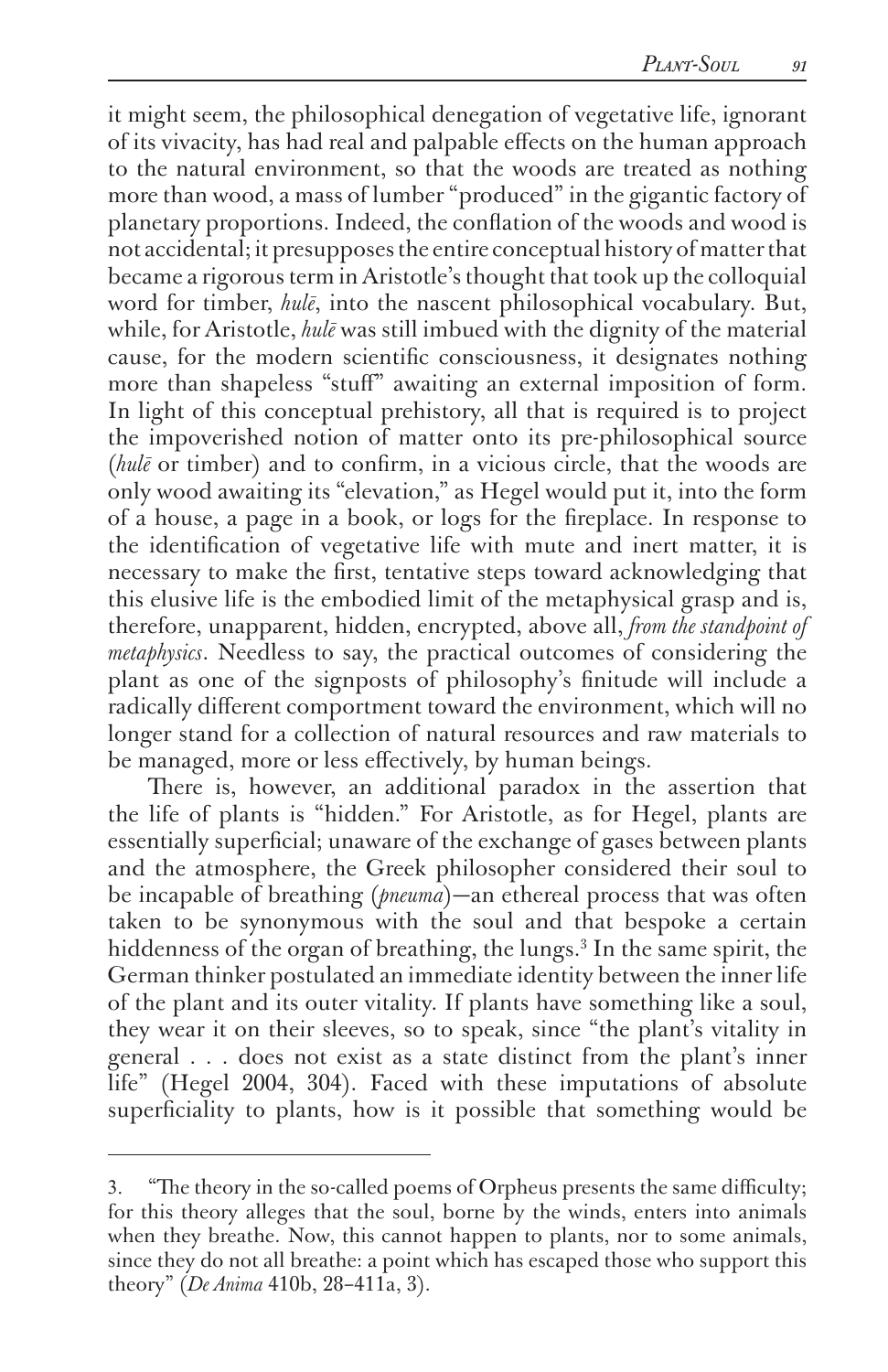hidden where the dimension of depth is absent? A comparable puzzle lies at the core of Heidegger's ontological reading of phenomenology, with its encryption of Being not in the deepest reserves but right on the superficies of the ontic. Rather than track down profound meaning, in the manner of an "archeology of knowledge," hermeneutics renders explicit what has been always already vaguely "pre-understood," what has been too close to us to be considered questionable. What is hidden and distant from us is the most obvious: that which is taken for granted and unnoticed because of its intimate familiarity. Instead of concealing a deeply buried secret, the encryption of vegetative life refers to its unquestioned obviousness, to that which survives in spite of the fact that it is not absorbed into and elucidated by metaphysical determinations.

Precisely with reference to the "breathing" of the plant and on the verge of making a dialectical transition to the philosophy of animality, Hegel intensifies the paradox and admits that this "process is obscure because of the sealed reticence of the plant [*verschlossenen Ansichhaltens der Pflanze*]"(Hegel 2004, 338–339). A closed reserve, the plant, whose negativity is now intensified, holds back, keeps to itself, withholds its teaching—as Socrates notes in *Phaedrus*: "the country and the trees teach me nothing, whereas the men of the city do teach me" (230d) and passively resists all efforts at comprehending it. Unlike an animal, the plant has no voice (this explains its reticence), and it is incapable of spontaneously determining its place by exercising the freedom of self-movement (which justifies its sealed character). Indifferent to the distinction between the inner and the outer, it is literally locked in itself, but such that it merges with the external environment to which it is completely beholden. In other words, it remains forever other to itself, creating an obstacle on the path of metaphysical thought that traffics solely in identities and self-identical units and that regards all else as obscure, sealed, and reticent. But, at the same time, it is this reticence of the plant that Spirit exploits in speaking *for* this sealed and obscure entity, in feigning to become its mouthpiece, and filling in the lacuna of non-identity, or, in the Plotinian vernacular, the "otherness" of vegetal desire, by subsuming the plant to the needs of animal consumption.<sup>4</sup> Metonymizing nature, which is only initially other to Spirit, the actuality of the plant is "spiritualized" and elevated in and through this productive destruction exemplary of *Aufhebung*. The unrecognized vegetative soul is supplanted by Spirit, which claims the absolute right of appropriation over the mute body of the plant, sublimated into divine body, the blood and flesh of Christ, as a consequence of its

<sup>4.</sup> "While the body desires on its own account . . . the vegetative soul desires with a desire that stems from something else and through the agency of another" (*The Enneads* IV.4.20, 22–36).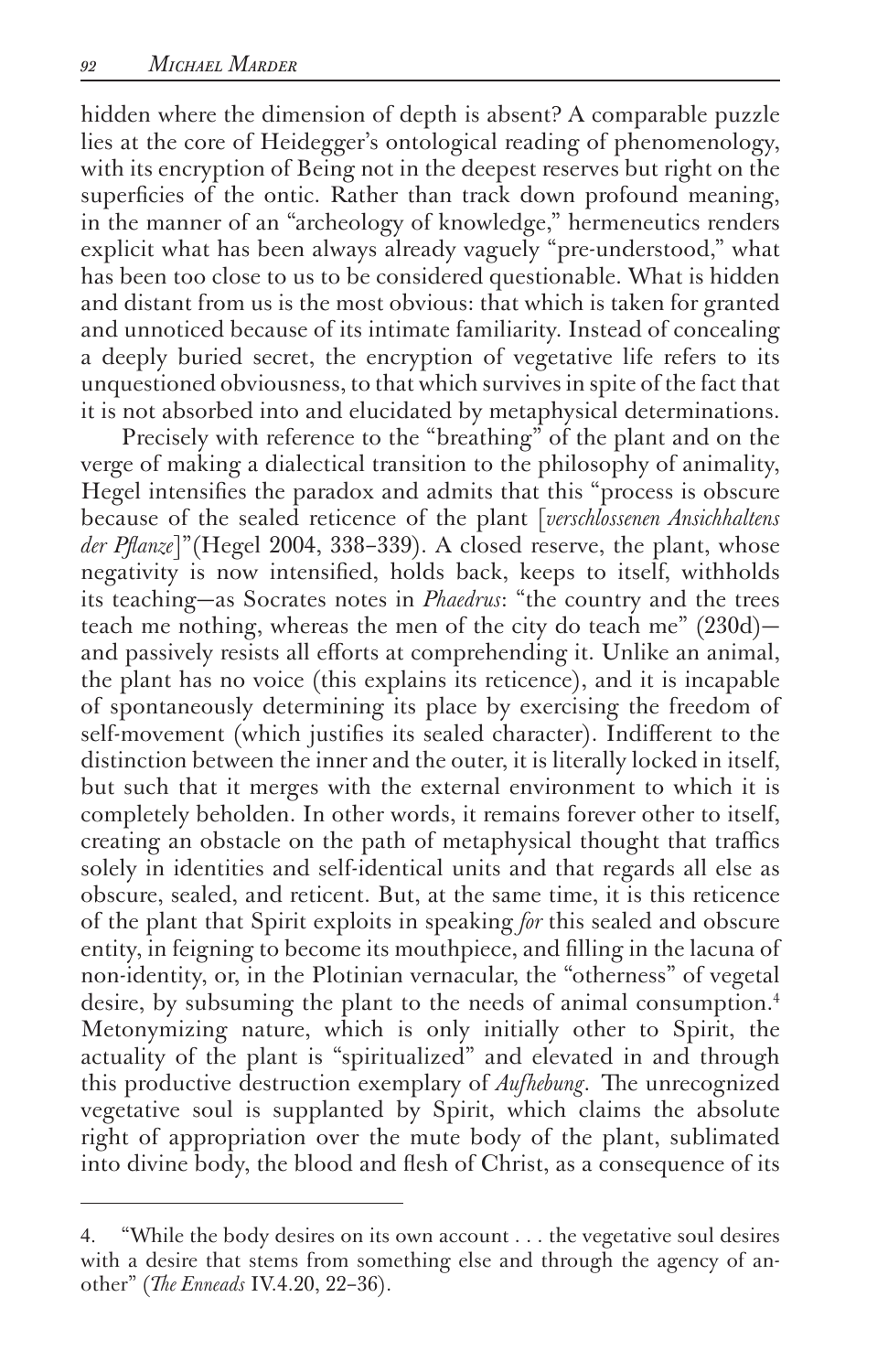concrete negation in the processes of fermentation: the transformation of grapes into wine and of wheat into bread.

Regardless of all the machinations of Spirit, the sealed reserve of the plant is not, thereby, broken. It would be plausible, in the Heideggerian vein, to attribute the reticence of vegetative life to its provenance, to the originary vivacity, ontologically understood as the event of propriation (*Ereignis*) that withdraws and withholds itself from every human attempt to appropriate it. This conclusion would be in tandem with Aristotle's earlier insistence on the original status of plantsoul, "a kind of first principle in plants [*phutois psukhè arkhē*]" (411b, 28–29). The Aristotelian-Heideggerian hypothesis, nevertheless, loses sight of a certain inauthenticity implicit in this impure origin of life, the fragility or, as Hegel less charitably puts it, the "feebleness" of vegetal vitality (Hegel 2004, 346). Life's principle is still too weak in the plant, the soul of which is neither differentiated in its capacities, nor separated enough from the exteriority of its environment. But what is weakness for metaphysics marshals a strength of its own, both in the sense of a passive resistance it offers to the hegemonic thinking of identity and in the sense of its independence from the fiction of a unitary origin.5 Among the ancients, Plotinus is the thinker most attuned to the originary "impurity" of plant-soul, which he variously describes as "a shadow of the soul," *skian psukhès,* (IV.4.18, 7) and as a "kind of echo of the soul" (IV.4.22, 2). The conventional meaning of the shadow and the echo as derivative from the original sights and sounds they replicate fits the Plotinian speculation that the living and ensouled earth itself is responsible for the germination of the seed hidden in it and that the earth, therefore, stands closer to the origin of life than the vegetation it nourishes and supports. At this point, on the quest for a purer origin, ancient animism finds itself in collusion with metaphysics. And yet, there is an alternative way to inherit the suggestive formulations of Plotinus, to read them against the grain by situating repetition and similitude—the shadow and the echo—at the source of life produced *as* a reproduction, the origin of which is deferred *ad infinitum*. The echo and the shadow of the soul are not its pale copies but the most faithful figurations of the living psyche in the incessant process of becoming.

To ensure that the trace of the plants' soul is not irretrievably lost in a massive objectification of vegetative life that is proceeding at an accelerated pace today, in the early years of the twenty-first century, it is imperative to transpose the categories Heidegger reserved for Dasein, or, simply, for human existence, back onto so-called "objective" nature. This transposition will not be tantamount to a direct translation, since

<sup>5.</sup> I am using the concept of "weakness" in keeping with Gianni Vattimo's ideas of "weak thought" and "weakening of metaphysics"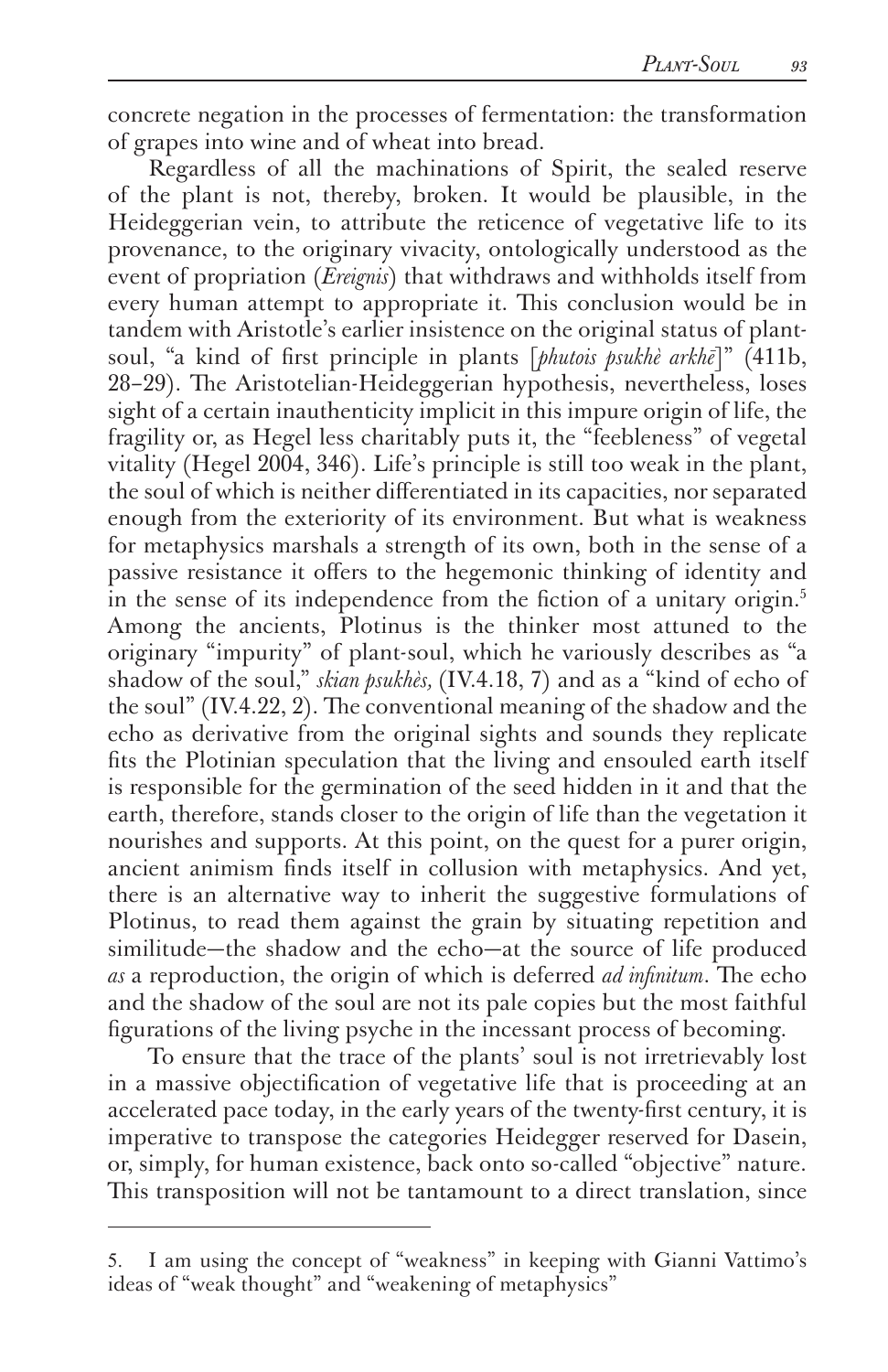it cannot ignore a qualitative difference between human and plant lives. Drawing, instead, on the notion of the trace, it will ask: What are the aspects of Heidegger's existential analytic that may survive their projection back onto vegetative life? How and in what shape are they going to persist? What is the sense of survival operative in this transposition? And what of the plant's soul lives on in us?

In deconstruction, the trace is a figure of weak presence, an imprint fatefully entwined with the absence of that which left it. But it is also a synonym for survival, the continuation of a life that has been shaken up by a rupture (trauma, for instance) portending death. The two-fold question apropos of the mutual survival of plant-soul in human beings and of the qualities of Dasein in the world of vegetation is a part of the economy of weak presence, locating traces of the plant in the human and traces of the human in the plant. We cannot help but feel a tinge of the uncanny in these questions demanding that we discern the constitutive vegetative otherness in ourselves and, simultaneously, relinquish the illusion that Dasein and the ontological comportment are exclusive to human beings while, all other manifestations of life are narrowly ontic. The other who (or that) bestows upon us our humanity need not be—in keeping with Aristotle's preferred points of comparison in *The Politics*—a god or a beast, the magnificently superhuman or the deplorably subhuman. It may well be the most mundane and unobtrusive instance of alterity, to which we do not dare to compare ourselves: the plant.

#### **The Potentialities of Plants: Nourishment and Its Vicissitudes**

The starting point for our inquiry rotated around the basic signification of life as motion and the rather counter-intuitive attribution of this sense of living to plants. Aristotle further specifies the life of the soul in terms of a capacity (*dunamis*) for, at least, two types of movement growth and decay (*De Anima* 412a, 14–15)—and for the absorption of nutrients. If life betokens "the movement implied in nutrition and decay or growth," then "plants are considered to live, for they evidently have in themselves a capacity and first principle [*dunamin kai arkhèn*] by means of which they exhibit both growth and decay in opposite directions; for they do not grow up and not down, but equally in both direction, and in every direction" (413a, 26-30). We will do well to remember that the capacities are not superadded onto the Aristotelian soul, which is, actually, inseparable from them and that they denote active, dynamic tendencies, not passive features of the psyche. To be capable of something is to actively strive toward that of which one is capable, to be directed toward it, or, in Edmund Husserl's appropriation of Aristotle, to have intentionality—in this case, a non-conscious intentionality which is a directedness-toward something, be it light, mineral nutrients, or something else. Regardless of its content, the formal assertion that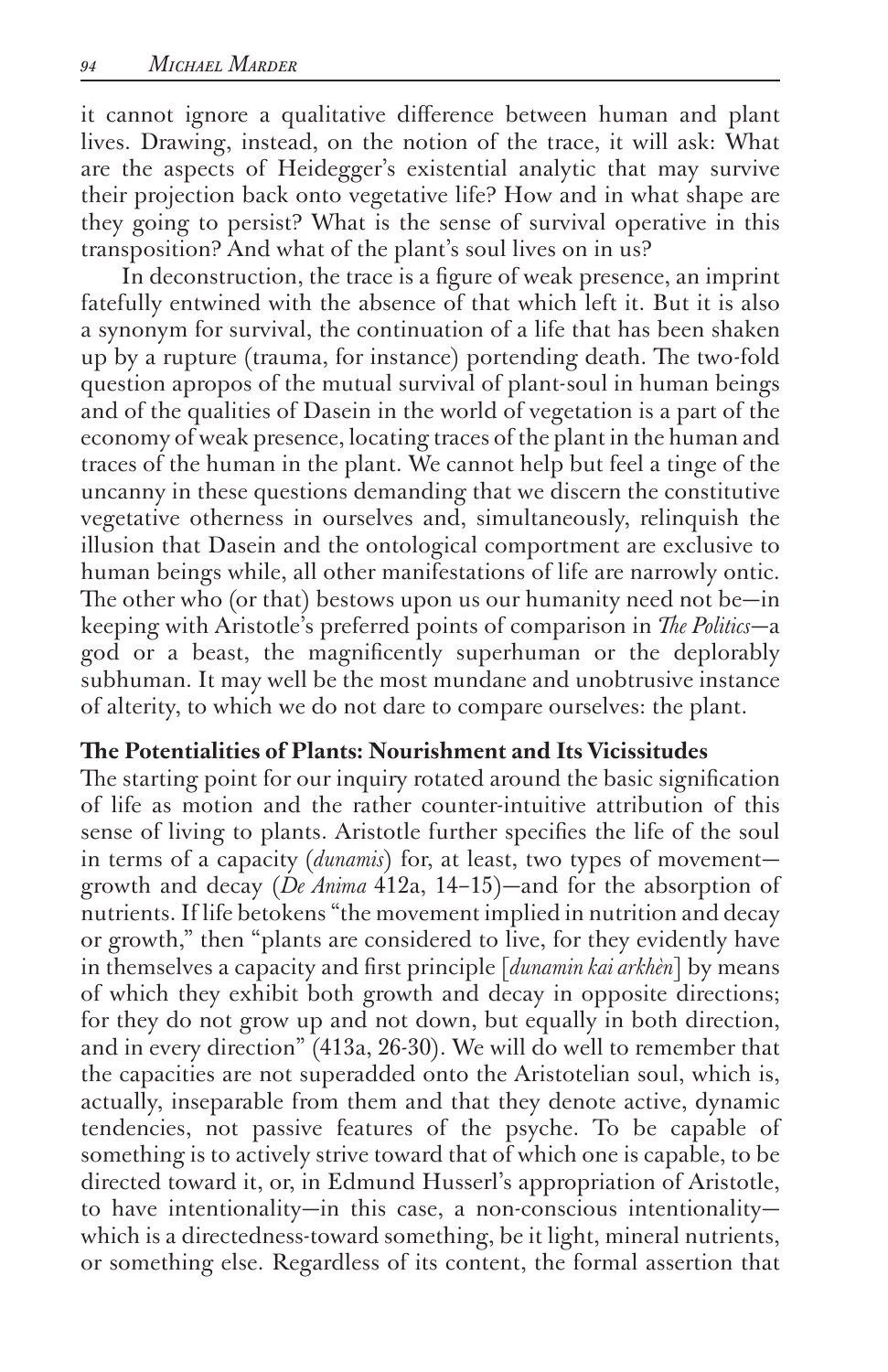the plant is *capable of* something already imbues its existence with features that are not entirely passive.

The *dunamis* of vegetative soul, its capacity for growth but also for decay and the assimilation of nutrients, is enacted in a seemingly limitless extension in every conceivable direction, not just in a heliocentric tending toward the light. The plant's life is expressed in an incessant, wild proliferation, a becoming-spatial and a becoming-literal of intentionality. That this *non-*conscious intentionality of the plant edges closer to the *un*conscious is obvious both within the Aristotelian scheme, where there is no "difference between slumbering without being awakened from the first day till the last of a thousand or any number of years, and living a vegetable existence" (*Eudemian Ethics* I, 1216a, 1–10), and to the readers of Bergson, who, nevertheless, recommends that the definition of the vegetable "by consciousness asleep and by insensibility" be dynamic enough to accommodate those exceptional instances when "vegetable cells are not so sounds asleep that they cannot rouse themselves when the circumstances permit or demand it" (Bergson 2005, 92). It is thus possible for the life of the plant to come, if only for a moment, out of its obscurity, countering the tendency whereby animal sensibility and conscious comportment falls back into the torpor and immobility of the vegetable. The replacement of rigid taxonomies with fluid becomings in Bergson's work synchronizes the tendencies of various kinds of life, whether animal or vegetal, with the dynamic capacities of the Aristotelian soul, inexhaustible in the terms of the static "ladder of Being," in which it was inscribed in medieval philosophy.

Vegetative life, with its seemingly infinite proliferation, displays the exuberance of growth and an equally spectacular decay that, in their excessiveness, put to work the capacities of plant-soul without ever fully actualizing or accomplishing them. Within the framework of actuality, this life is a failure, an unfinished project, but so, too, is human existence, provided that it is approached from the existential point of view. Although vegetative life lacks an objective finality, Aristotle, like many philosophers in his footsteps, chases after its elusive first principle, after a basic capacity of the soul from which all others may be deduced. According to *De Anima*, the generic *dunamis* of this life is the nutritive faculty, *to threptikon*, which is analogous to the fundamental haptic sense in animals (in a word, touch), subsequently differentiated into other specific senses (413b, 1–10). Tacitly alluding to Aristotle's text, Nietzsche mischievously carries the reduction of the classical capacities further, when, in a fragment dated 1886–87, he concludes, "'Nourishment'—is only derivative; the original phenomenon is: to desire to incorporate everything" (Nietzsche 1968, 247). With this, he weighs in on the now-forgotten ancient debate that involved a speculation whether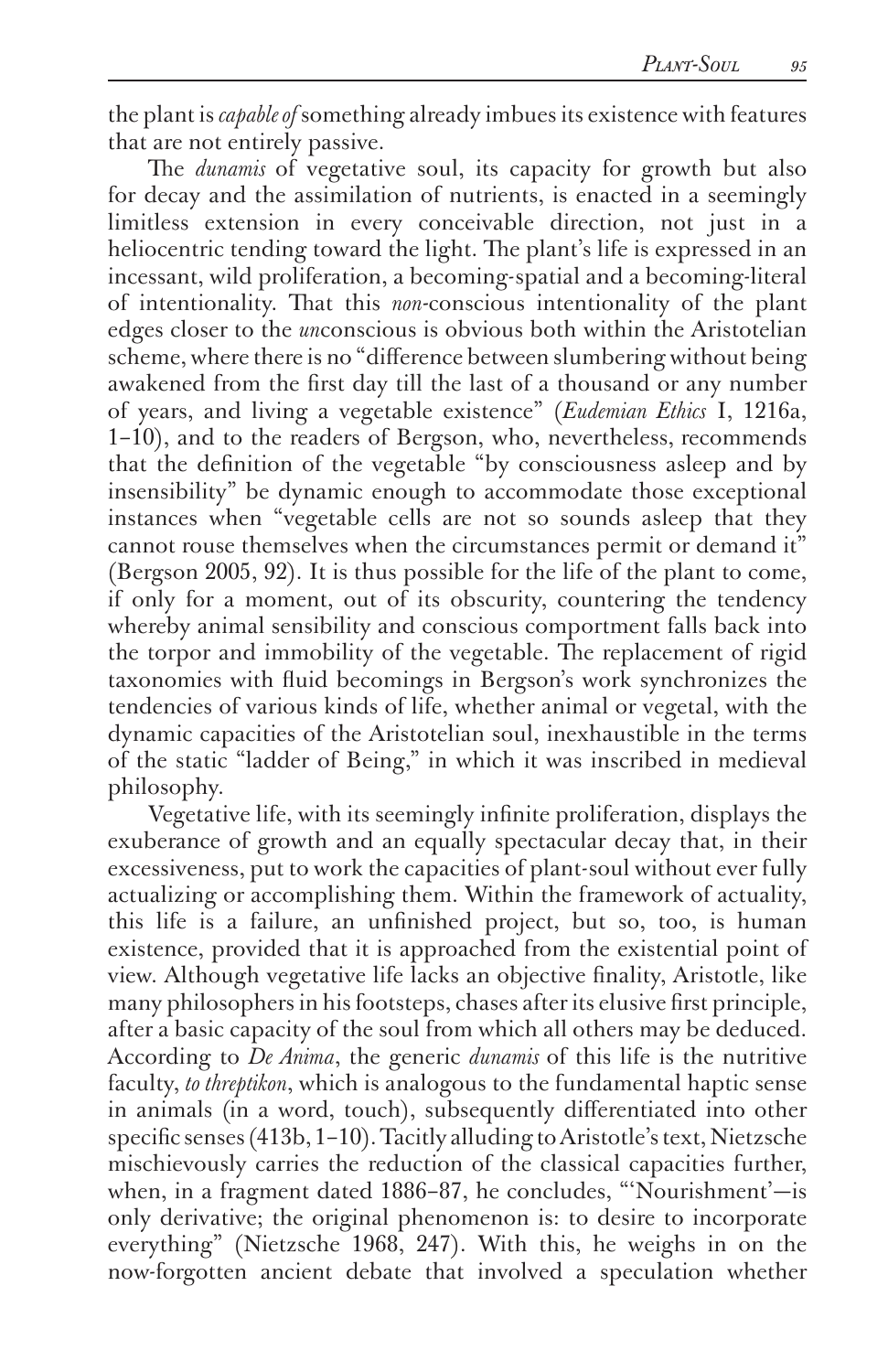or not plants experienced desire. Whereas Plato and his followers were convinced that plants could be counted among desiring beings, Aristotle vehemently denied this conclusion. Plato's indications on the subject of vegetal desire are at their most revealing in *Timaeus*, where the soul of a rooted living being (that is, of the plant presented as an inferior kind of animal) is depicted as sharing "in sensations, pleasant and painful, together with desires [*epithumiōn*]," despite being incapable of self-movement (77b). The implicit part of the argument hinges on a supposition, articulated by pseudo-Aristotle, that what is capable of receiving nourishment is subject to the feelings of hunger, craving, and satisfaction depending on whether the nutrients are provided at any given moment. On this view, desire (first and foremost, vegetal desire, to which we are also privy whenever we are hungry or thirsty) is negative, predicated on a lack, and satisfied only temporarily for those brief moments when the organism is sated.<sup>6</sup> Against the backdrop of this deficient or defective desire, the exuberance of vegetative life is but a mask overlaying a profound absence of fulfillment, the default state of all living, hetero-affected beings reliant on something outside of themselves.

But should we accept it as an axiom that negativity is the cornerstone of desire, let alone of vegetal desire, if such a thing is conceivable? Nietzsche sides with Plato in the attribution of desire to the nourished living entities but, unlike the Platonists, he uncouples this faculty from the sensations of pleasure and pain, or, more broadly, from the connotations of absence and lack. The Nietzschean nutritive desire is an expression of the overflowing will to power, a pure positivity of growth and expansion where nothing is missing. Even if its object is a neutralized other incorporated into the same, the deepest source of desire proper to any living being (nourished by assimilating the other to itself, by destroying its otherness, and by drawing its energy in the process) is the positivity of self-affirmation or an increase in strength. Having stated the issue at the highest degree of abstraction, Nietzsche implies that this basic modus operandi of plant-soul is never truly superseded in the "higher" organisms and psychic processes. Instead, "[t]o this mode of nutrition, as a means of making it possible, belong all so-called feelings, ideas, thoughts" (1968, 341-42). In an ironic amplification of Aristotelianism and Hegelianism, the vegetative capacity for nourishment, or, more generally, for the assimilation

<sup>6.</sup> "Similarly, Plato averred that plants must know desire, because of the extreme demands of their nutritive capacity. If this were established, it would be in accord with it that they should really know pleasure and pain, and that they should feel. And once this is established, it will be in accord with it that plants should know desire" (*De Plantis*, 815a, 22–26).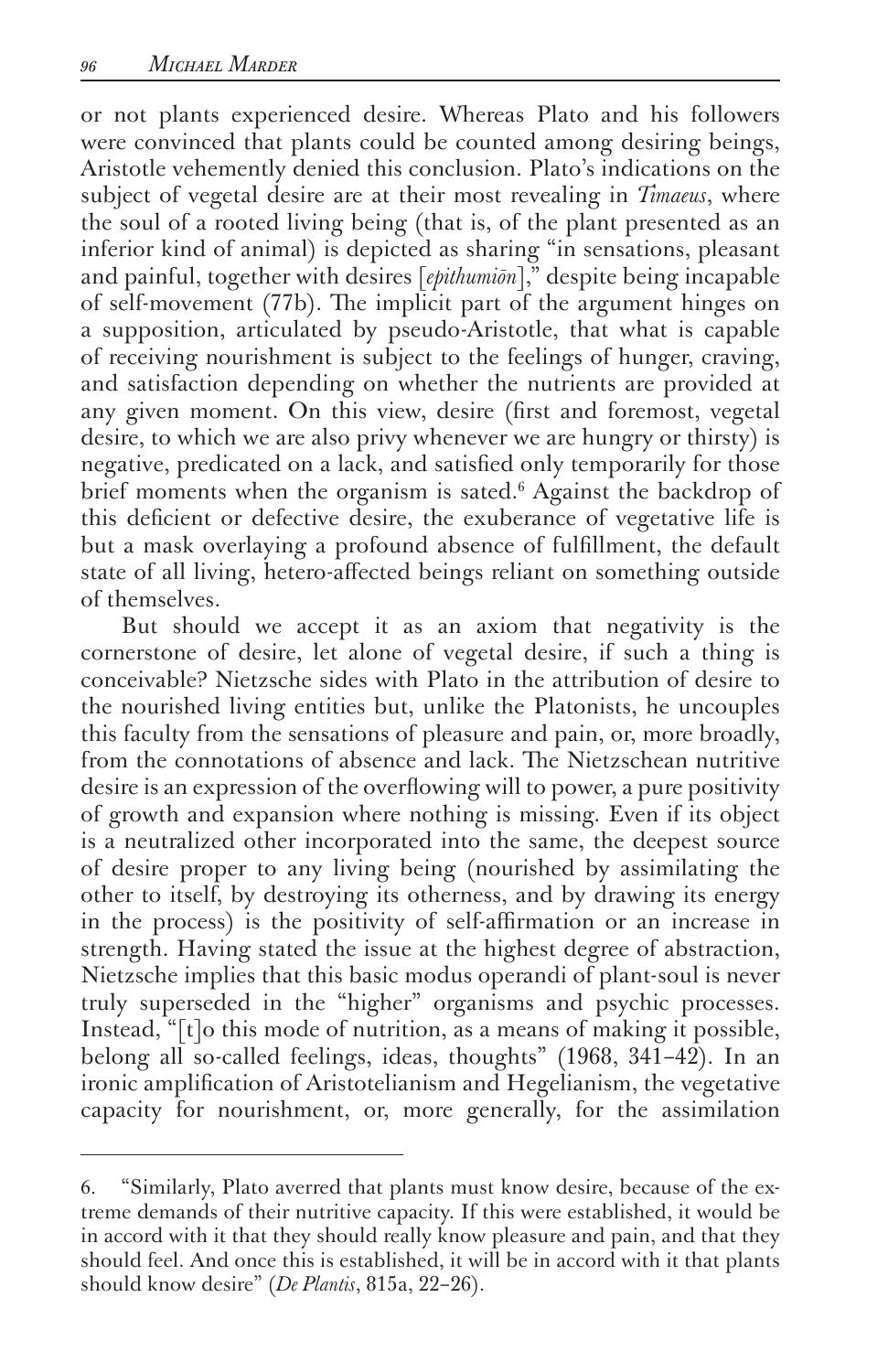of alterity to the same, gets gradually sublimated into ideas and thoughts that perfect and spiritualize the strategies of incorporating the other. (Think back, on the one hand, to Hegel's *Geist* that idealizes the nutritive principle of assimilation and converts it into a method for building a totality and, on the other, to Aristotle's assertion that, without the nutritive faculty, the receptivity of sensation could not exist.) Philosophy itself becomes nothing but the most refined version of *to threptikon*, where the act of thinking stands for a living legacy of the basic capacity proper to the plants' soul. Even in our highest endeavors, we remain sublimated plants.

It is unfortunate, then, that Nietzsche's brilliant intuition is marred by his metaphysically inflected view of the plant, demonstrating that, despite himself, he remains shackled to metaphysical ontology. In Heidegger's narrativization of the history of Western philosophy, Nietzsche has produces the last variation on Platonism by turning it upside down, by revaluing the highest Platonic values (for instance, the Ideas) as the lowest. The nineteenth-century thinker's name for Being is "will to power," the spring of the plant's capacity for nourishment and of the desire to assimilate the other that underpins this capacity. "Nourishment," Nietzsche writes, as though supplementing the alreadycited passage, "[is] only a consequence of insatiable appropriation, of the will to power" (1968, 349). Underlying the exorbitant ontic growth and decay of vegetation, as well as the ontology of plant life as a process of incessant proliferation, is the insatiability of the desire to appropriate the other, to grow in force. It would seem that plants act on this desire on the most embodied level, by branching out in all directions: growing in height, spreading horizontally across vast expanses, burrowing their roots deep into the earth's crusts. The jungle, in particular, is Nietzsche's favorite example of the material workings of the unstoppable will to power in plants ("For what do the trees in a jungle fight each other? For 'happiness'?—*For power!*—" [1968, 375]). But his fatal error is that he includes vegetation under the headings of sameness and identity, even though plants lack a clearly demarcated space of psychic interiority and, as a consequence, are incapable of incorporating anything in their souls that merge with their bodies. The philosophical puzzle is that the insatiability of nutritive desire coincides, in the plant, with the nonexistence of an autonomous self to which the other would be appropriated. Surprisingly, Hegel deserves credit for being more sensitive to this issue than Nietzsche and for proposing that the plant's "assimilation to itself of the other . . . is also a going-forth-from itself" (2004, 304), an interiority immediately identical to the process of exteriorization. Still, for Hegel, the plant's inability to establish an identity with itself by means of the other is a vice, whereas for postmetaphysical plant-thinking it is a virtue, a *sine qua non* for the thought of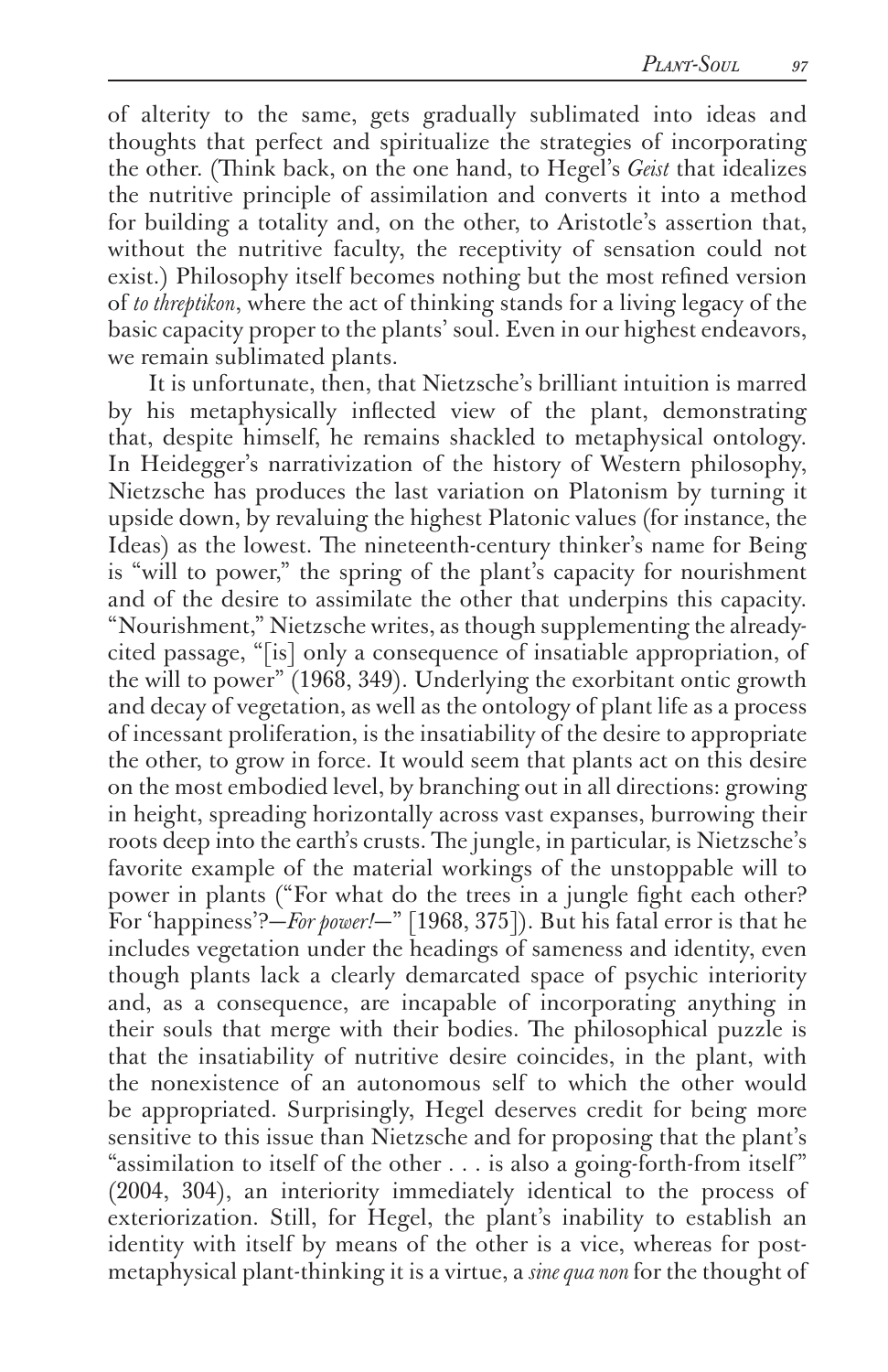difference and non-identity that eschews the imperialistic appropriation of the other.

From nutrition, through assimilation and appropriation of the other to the same, to the will to power: the chain of reductions to the fundamental capacity of plant-soul winds on in an infinite regress to the evanescent first principle, rendering every new term more metaphysical than the preceding one. Nietzsche explains the latest and the most vital link in the conceptual chain—the will to power—as a desire for the accumulation of force, in the service of which the other has been put: "The will to accumulate force is special to the phenomena of life, to nourishment, procreation, inheritance—to society, state, custom, authority" (1968, 367). The exuberance of vegetative life, its proliferation is, thereby, metaphysically harnessed for a particular end, for the will to power, desiring the accumulation of more power (more life). Nietzsche does not entertain the hypothesis that the phenomena of life and, among these, the vitality of plants often preclude the hoarding of power because these living beings, like all the others, are the passages, outlets, or media for the other, and because, more precisely, they are but the intersections in the exchange of gases, or Fichtean "central points" in the process of chemical attraction and repulsion. For, what if plant-soul and plant-thinking let the other pass through them without detracting from its alterity? What if they grow so as to play this role more effectively, to welcome the other better? And what if all this is accomplished thanks to the essential incompletion of linear growth that does not return to itself but is, from the very outset, other to itself? What if, finally, this inherent respect for alterity spelled out a key meaning of vegetative life?

#### **References**

- Aquinas, St. Thomas. 1952. *The Summa Theologica of Saint Thomas Aquinas,* trans. Fathers of the English Dominican Province, rev. Daniel J. Sullivan Chicago: Encyclopedia Britannica.
- Aristotle. 1935. *The Athenian Constitution, The Eudemian Ethics, On Virtues and Vice,* Loeb Classical Library, vol. 285 (Cambridge, MA: Harvard University Press.
- ———. 1975. *On the Soul (De Anima), Parva Naturalia, On Breath,* Loeb Classical Library, Vol. 288, revised ed. Cambridge, MA: Harvard University Press. [Referred to as *De Anima*]
- Aristotle (attributed). 1963. De Plantis. In *Minor Works*, Loeb Classical Library, vol. 307, 141–236. Cambridge, MA: Harvard University Press, 1963.
- Baracchi, Claudia. 2006. Contributions to the Coming-to-Be of Greek Beginnings: Heidegger's Inceptive Thinking. In *Heidegger and the Greeks: Interpretive Essays*, ed. Drew Hyland and John Manoussakis, 23–42. Bloomington and Indianapolis: Indiana University Press.
- Bergson, Henri. 2005. *Creative Evolution*, trans. Arthur Mitchell. New York: Barnes and Noble.
- Derrida, Jacques. 1998. *Archive Fever: A Freudian Impression*, trans. Eric Prenowitz. Chicago and London: University of Chicago Press.